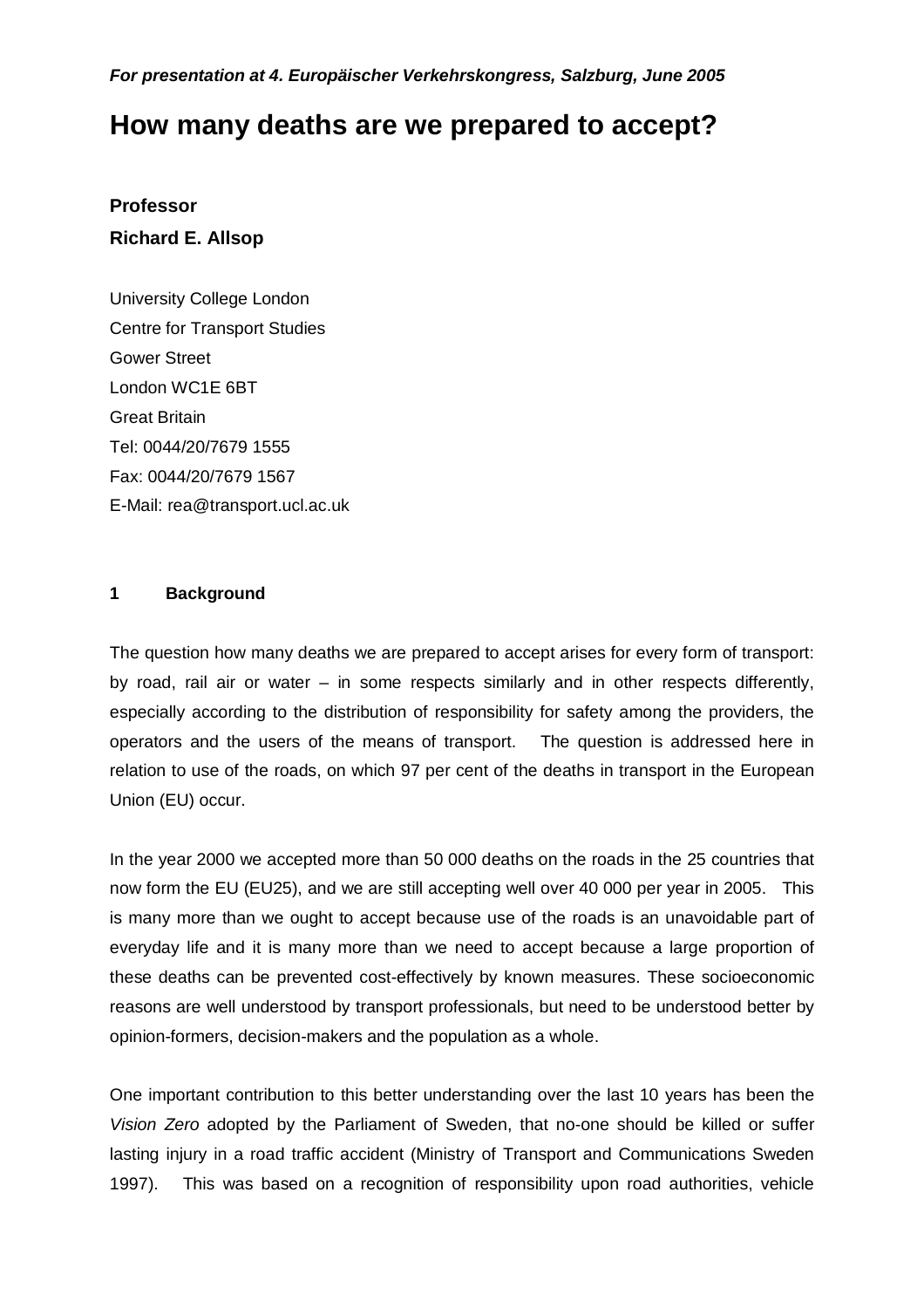manufacturers and commercial users of the road system to make the system forgiving of errors on the part of individual road users. The Vision Zero has undoubtedly inspired and encouraged those working for road safety in many countries, but it has to be asked how reasonable it is to seek completely to remove the risk of death or lasting injury from use of the roads. Some degree of such risk is accepted in most if not all human activity – for example enjoying swimming entails some risk of drowning, hill walking some risk of falling or exposure. Measures needed to realise the Vision Zero are likely in the end to become unacceptable financially in the light of opportunities to reduce human suffering more costeffectively in other areas of society – as recognised in the road safety programme for Finland (Ministry of Transport and Communications Finland 2001). They are also likely to reach limits of acceptability in terms of limitations on people's freedom to go about their daily lives. In short,

safety is for living, and living is more than just keeping safe.

The question just how many deaths we are prepared to accept is therefore a matter of practical policy as well as academic debate.

### **2 Comparing use of the roads with the rest of everyday life**

The question is addressed here by comparing the levels of risk of death per hour spent that are currently accepted in using the roads with those currently accepted in the rest of everyday life. A broad brush comparison is made by using statistics collated by the World Health Organisation (2005) on total numbers of accidental deaths and numbers of deaths in road traffic accidents in the year 2000 in the EU25 (except for Belgium and Cyprus, for which the data were missing from the source), Norway and Switzerland.

The ratio of the risk of death per hour spent using the roads to that in the rest of everyday life in 2000 is estimated roughly for each country by assuming that people spend on average one waking hour out of 16 using the roads. This implies that for each country

(Risk of death per hour using the roads) / (Risk of death per hour in other waking hours)  $\sim$ 

15 x (Deaths in 2000 in road traffic accidents) / (Other accidental deaths in 2000)

The resulting values range from about 3 to 18, and the value for the present EU of 25 states as a whole (omitting Belgium and Cyprus) is about 7.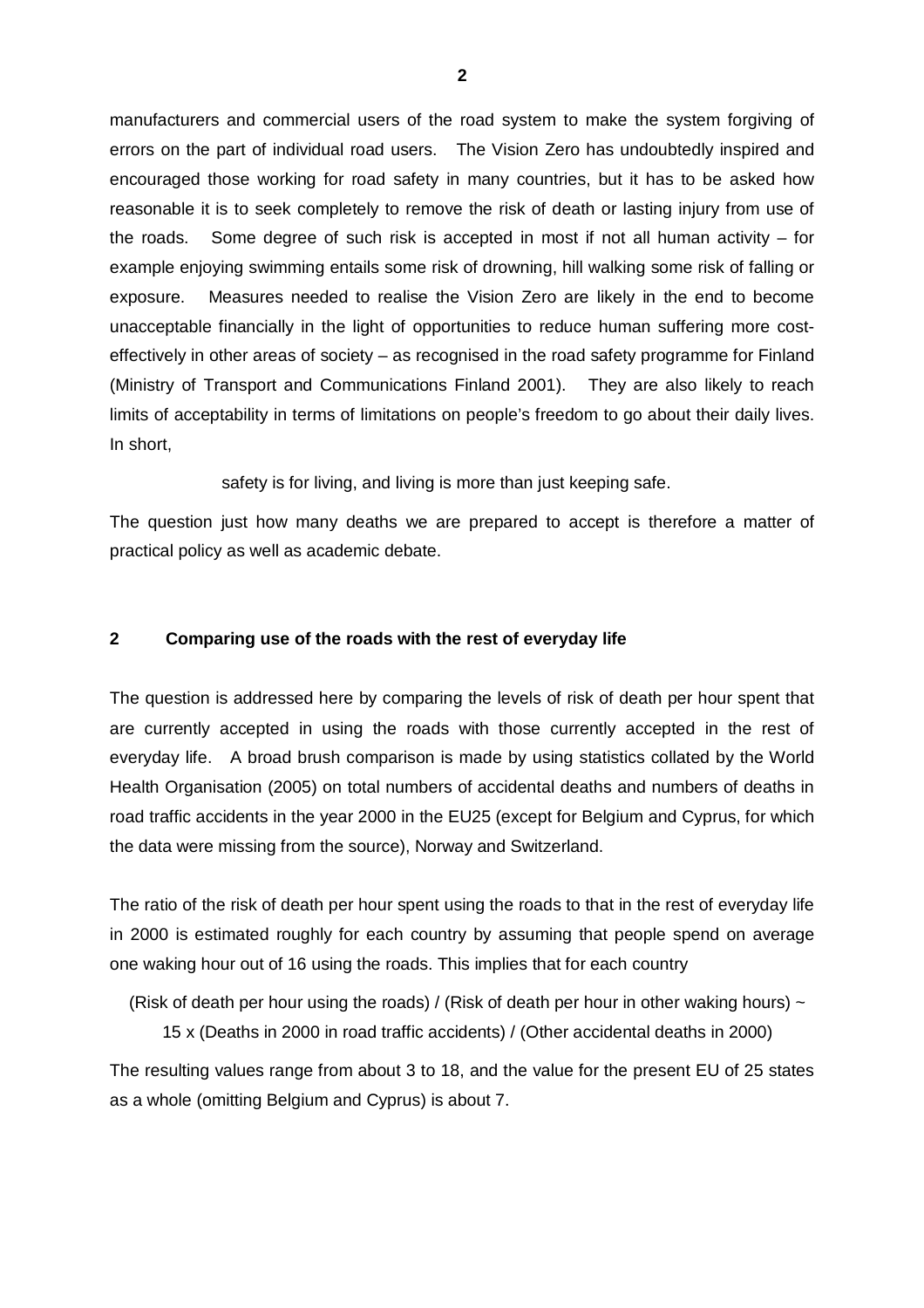The value of this ratio is taken as the abscissa in the following Figure, and the ordinate is the number of deaths in road traffic accidents per million person-years in the year 2000, i.e for each country:

(Deaths in 2000 in road traffic accidents) / (Mid-year 2000 population in millions)



The point marked as a triangle is for the present EU of 25 states (omitting Belgium and Cyprus). The three exceptional points in the upper left part of the diagram relate to small countries in similar particular circumstances. The otherwise strong correlation between this ratio of deaths per hour and the number of deaths on the roads per million person-years indicates that the variation between countries stems largely from variation in risk on the roads. Variation between countries in the risk of death per hour elsewhere in everyday life is smaller; points higher in the diagram than the regression line shown represent countries where the rest of everyday life is riskier, those below the line countries where the rest of everyday life is less risky.

This broad brush indicator could be refined in at least two ways: by distinguishing between different forms of use of the roads, and by excluding from the estimates for everyday life the deaths occurring to certain high-risk groups and the corresponding person-hours spent. The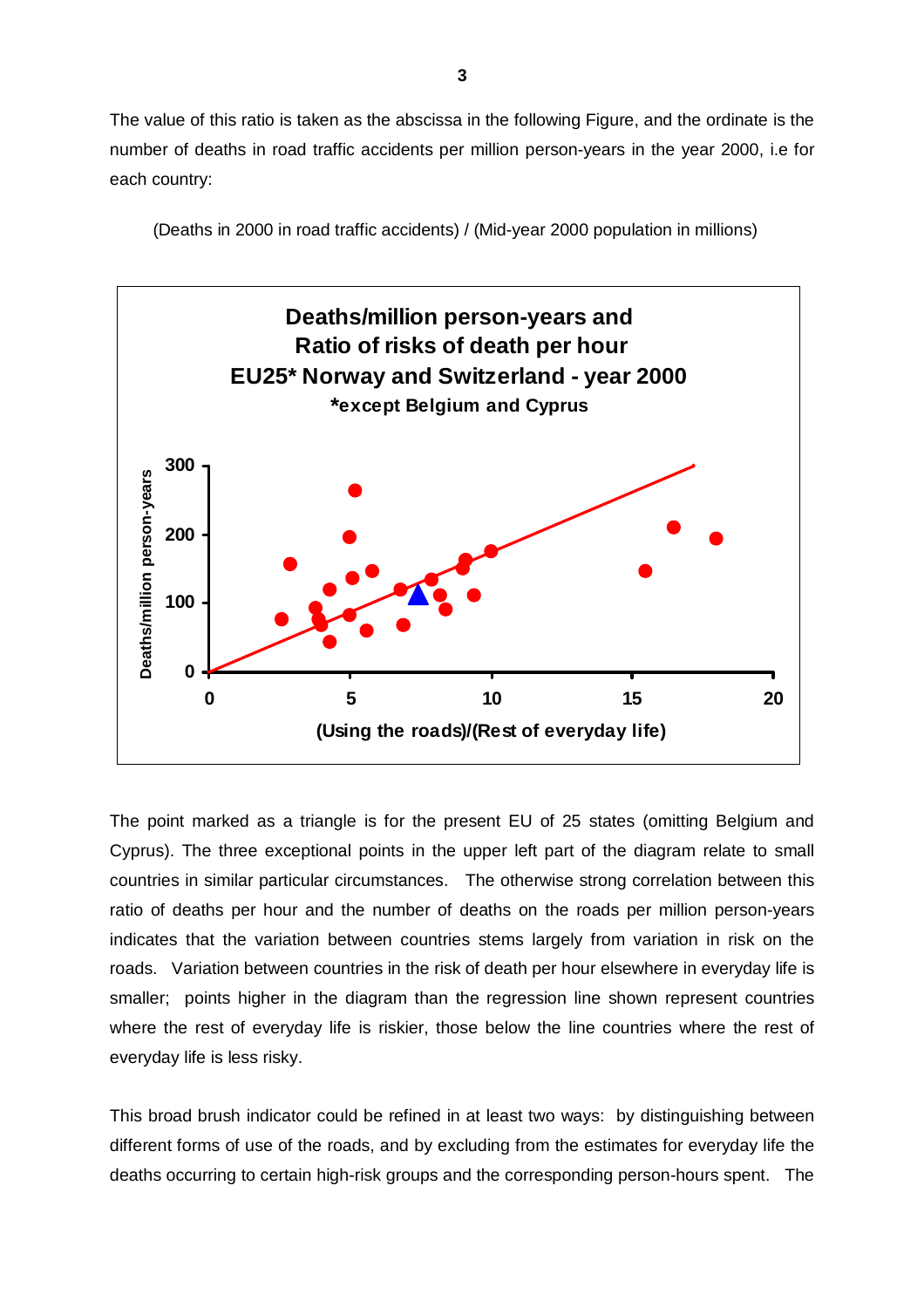differences revealed by the former are well known. For example, Evans (1997) quotes estimates for Great Britain in the early 1990s that, relative to the risk of death per hour when travelling by car, the risk when walking is 33 per cent higher, when cycling 300 per cent higher, and when motorcycling 1900 per cent higher, whilst the risk when travelling by bus is more than 99 per cent lower. For some purposes it is of course important to distinguish between these levels of risk, but in the context of comparing use of the roads and the rest of everyday life (in which there are also differences in risk between different activities) it seems appropriate to consider all kinds of road user together – just as road safety strategies seek to reduce death and injury to road users of all kinds. A further reason to do this is that almost everyone uses the roads as a pedestrian, the great majority do so in cars, and many use public transport or cycle at least occasionally. The one possible exception is motorcycling, for which the enormously higher risk is incurred by a well-defined minority of road users. Excluding deaths and person-hours spent in motorcycling from the estimation of risk of death per hour spent using the roads would certainly reduce the estimated risk for every country, and therefore also reduce the ratio of this risk to the risk in the rest of everyday life. But the reduction could not be greater in percentage terms than the percentage of those killed on the roads who are motorcyclists – typically between 10 and 20 per cent. Even with motorcycling excluded, therefore, the risk of death per hour spent using the roads is at least several times, and in some countries of the order of 10 times, that in the rest of everyday life.

Concerning deaths among particular high-risk groups in the rest of everyday life, the only exclusions likely to affect the indicator ratio substantially are of older people, say those over 75, who are subject to greatly increased risks of accidental death because of their frailty. For example, Evans (1997) has estimated for Great Britain in the period 1982-92 that the risk of death to people over 75 in their homes was about 210 per billion person-hours. This is comparable with the risk of death while using the roads in Great Britain in the early years of the 21<sup>st</sup> century, which is about 170 per billion person-hours. Similarly, Elvik (2005) has estimated the latter risk in Norway in 1998-2002 to be 176 per billion person-hours. For older people in the home and in leisure activities outside the home he has made the following estimates for Norway in the year 2000.

| Agegroup           | In the home | In leisure activities elsewhere |
|--------------------|-------------|---------------------------------|
| 67-79 years        | 66          | 192                             |
| 80 years and older | 461         | 598                             |

Estimated risks of death per billion person-hours to older people in Norway in the year 2000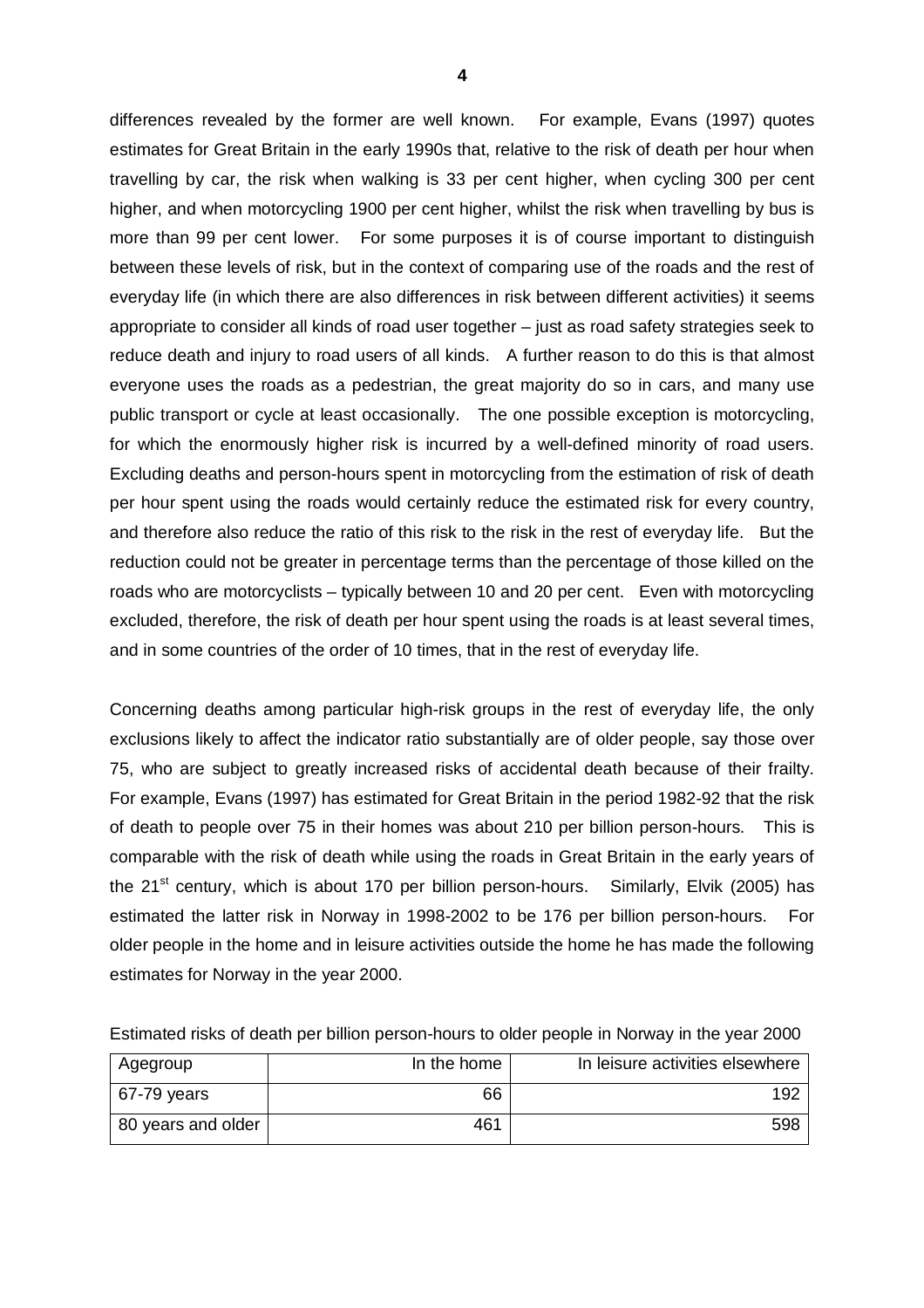Complete estimation of the effect of excluding the numbers of deaths and person-hours for people over 75 from the estimation of the ratio of risk in using the roads to the risk in the rest of everyday life requires more detailed data. But the main effect is upon the number of "other accidental deaths" in the denominator of the ratio. The author has deduced from Evans' findings that this is over 3000 out of about 9000 for the United Kingdom (UK) and Elvik's paper gives figures that imply about 800 out of about 1350 for Norway. The effect on the ratio is therefore likely to be to increase it by about 50 per cent for the UK and by at least 100 per cent for Norway. Similar calculations for other countries are also likely to lead to appreciably higher values of the ratio than those shown in the Figure.

Other possible exclusions, such as people in high-risk occupations, can have little effect on the ratio because of the small proportions of deaths and person-hours concerned. For example, Evans (1997) found only one employment group in Great Britain having a risk of death per hour at work comparable with that on the roads, namely extraction of ores at 123 deaths per billion person-hours. Similarly for Norway, Elvik (2005) estimated a rate of 147 deaths per billion person-hours for mining and quarrying. The only other groups for which even the upper 95 per cent confidence limit of his estimate was similar to the value on the roads were fisheries, production of minerals and production of rubber products. These four employment groups together accounted for only 23 accidental deaths at work in Norway in the years 2000-2003, or about 6 deaths per year. In any case, the effect of excluding such groups, and groups engaged in especially risky leisure activities, would be to reduce the denominator of the ratio by a greater proportion than it would reduce the factor of 15 in the numerator, thus increasing the estimated ratio slightly.

#### **3 A consequent pragmatic vision for road safety**

The comparison just investigated points to a pragmatic vision for road safety  $-$  that is

to reduce the risk of death per hour spent using the roads to the average risk of death while engaging in other everyday activities. (Motorists' Forum of the Commission for Integrated Transport UK 2003)

If this reduction could be achieved, the resulting balance in using the roads between satisfaction with life and desire for safety would no longer be exceptional, but would instead reflect the balance that has evolved in the rest of everyday life. Road safety would then call for only the same level of attention in policy as other aspects of public safety.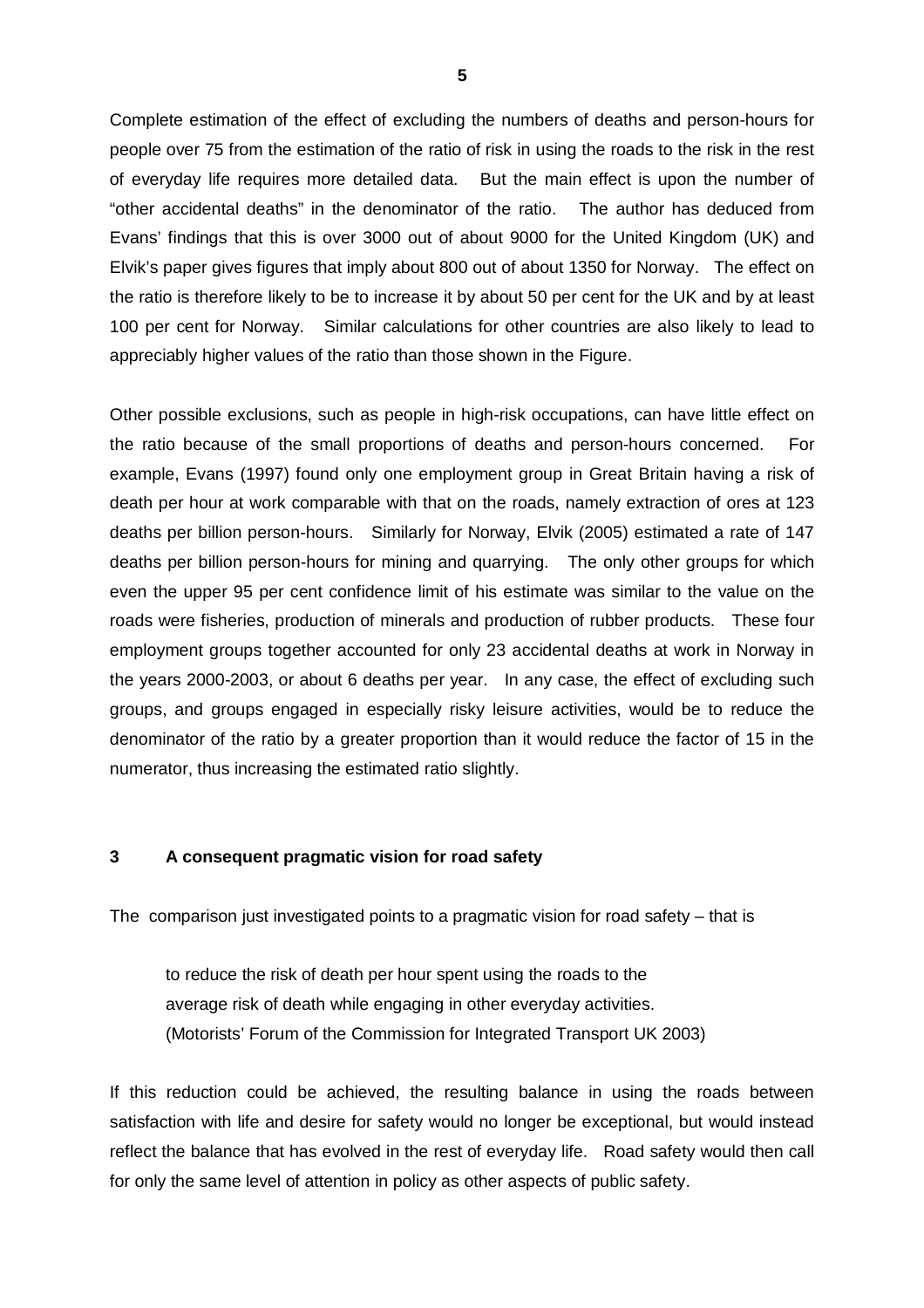But the speeds attained by motor vehicles, their masses and the level of responsibility for safety carried by the millions of individual users of the roads make their use inherently riskier than most other everyday activities. Moreover, even a pragmatic vision may well envisage something rather better than it is really practicable to achieve. A realistic ultimate target might therefore be to reduce the risk per hour spent using the roads to no more than double the average for the rest of everyday life. This would require at the very least one more halving of the annual number of deaths on the roads in the EU25 after attainment of the current target of halving from the number in the year 2000.

#### **4 Translating the vision into reality**

These two halvings and more represent a formidable challenge to all of us who are concerned with road traffic, and especially with road safety. Practical steps towards meeting this challenge have been identified by several European countries in their national road safety strategies – for example the strategies for Austria (Ministry for Transport, Innovation and Technology Austria 2002) and Great Britain (Department of the Environment, Transport and the Regions UK 2000) – and at a more general level by the EU (European Commission 2003). Probably the most systematic approach to the problem is that of The Netherlands, where the principles of so-called *sustainable safety* (actually lasting safety) for reducing death and injury on the roads have been set out (Wegman and Elsenaar 1997)

These principles arise from recognition that road traffic accidents are failures of a system that consists of roads and their environment, vehicles and their equipment, and road users with their capabilities and limitations. The three principles are:

- infrastructure adapted to the limitations of the users;
- vehicles adapted to protect people and simplify driving; and
- road users properly educated, informed and deterred.

Measures to apply them in practice have been developed with the help of decades of research in engineering, psychology and statistics. As a result, the greatest obstacles to progress are no longer technical ones; they lie in a deepseated tolerance of existing levels of death and injury on the roads.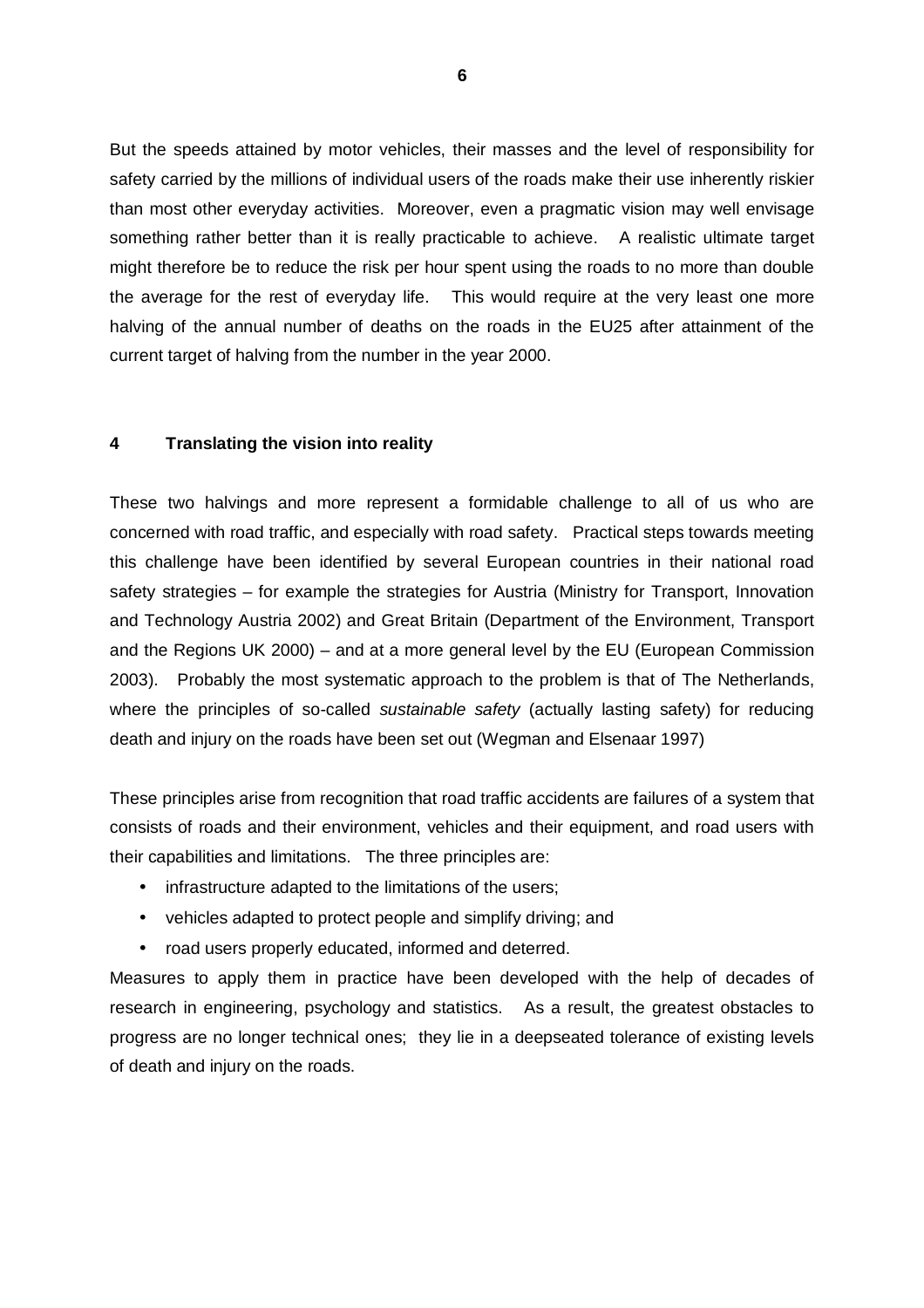## **5 Overcoming tolerance of today's levels of death and injury**

Quicker progress towards lasting safety requires tolerance among the public and among decision-makers of today's levels of death and injury on the roads to be confronted. In this context it is interesting to consider the current levels of tolerance in Europe of different kinds of harmful behaviour in public. The personal assessment of the author is that this tolerance

- of misuse of firearms is very low;
- of transmission of disease is also low;
- of crime against people and property is also in general low;
- of misuse of substances is variable over time and among substances; and
- of misuse of motor vehicles is, at least among substantial proportions of the population and not least among some commercial interests, high.

In addition, the practical possibilities for reducing cost-effectively the negative effects of misuse of vehicles are much clearer than, for example, in the case of substances like alcohol and drugs.

People and society therefore need to be persuaded

- actively to face up to the scandal of tolerance of today's levels of death and injury in road traffic accidents, and
- to regard postponement or rejection of socioeconomically effective safety measures as giving away lives.

In this way

- governments and road users could be persuaded to spend more on road safety;
- groups with power or influence could become readier to help in promoting road safety;
- people could become readier to accept more road safety measures; and
- more politicians could be ready actively to work in word and deed for road safety.

Bringing about changes like these may well require new kinds of research into road safety: research helped by our colleagues in the social and political sciences into the reasons why these changes have not already happened, and how people, groups, institutions and decision-makers can be influenced in order to bring them about.